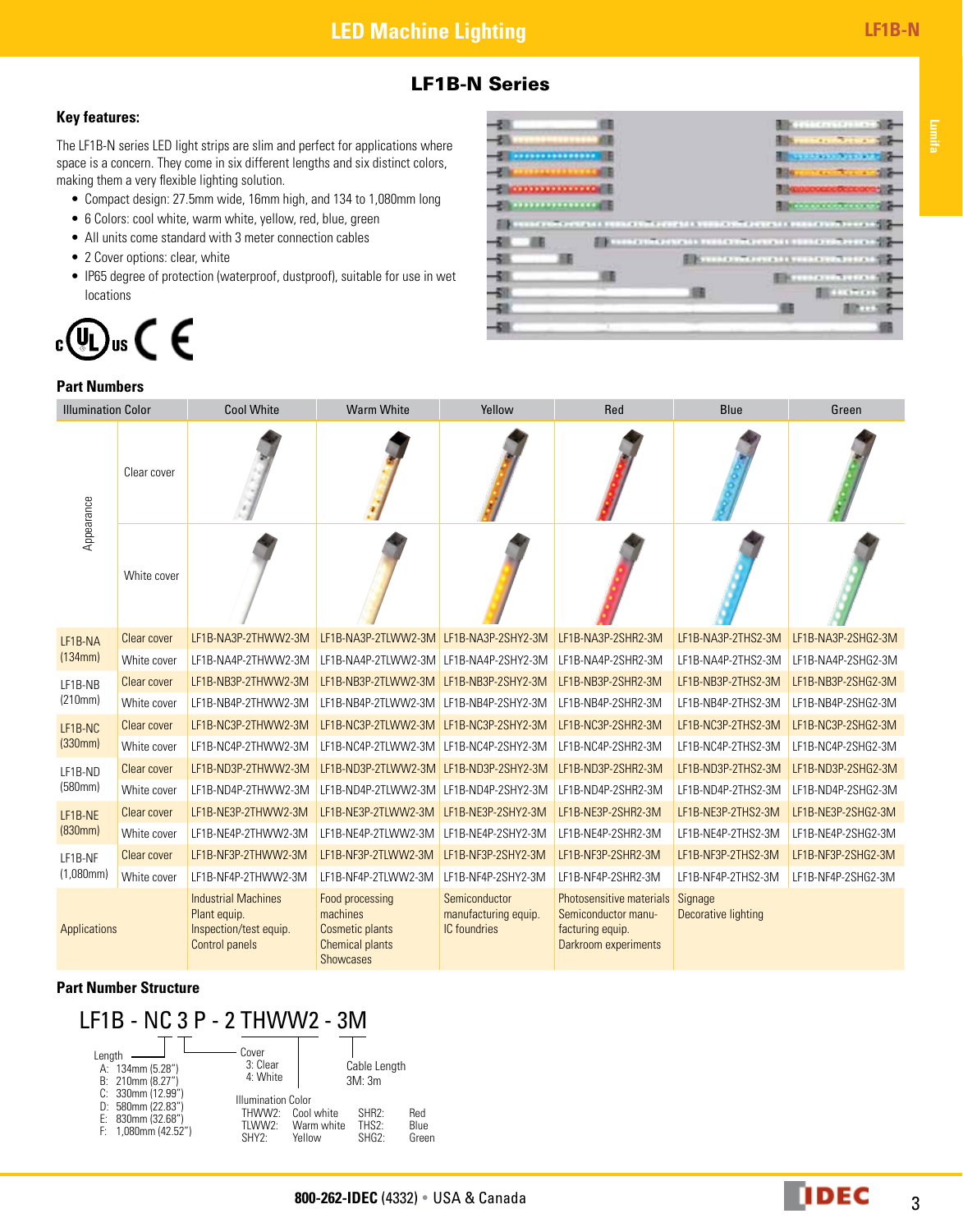# **LF1B-N LED Machine Lighting**

### **Specifications**

| Model                                          |                                | LF1B-NA<br>(134mm)                                                                                                                        | LF1B-NB<br>(210mm)                                                                                     | LF1B-NC<br>(330mm) | LF1B-ND<br>(580mm)                                                                                      | LF1B-NE<br>(830mm) | LF1B-NF<br>$(1,080$ mm $)$ |  |  |
|------------------------------------------------|--------------------------------|-------------------------------------------------------------------------------------------------------------------------------------------|--------------------------------------------------------------------------------------------------------|--------------------|---------------------------------------------------------------------------------------------------------|--------------------|----------------------------|--|--|
| <b>Rated Voltage</b>                           |                                | 24V DC (operating voltage range: 21.6 to 26.4V)                                                                                           |                                                                                                        |                    |                                                                                                         |                    |                            |  |  |
| Input Current (typ.)<br>(at the rated current) | cool white/warm white/<br>blue | 60 <sub>m</sub> A                                                                                                                         | 120 <sub>m</sub> A                                                                                     | 180 <sub>m</sub> A | 360mA                                                                                                   | 540 <sub>m</sub> A | 720mA                      |  |  |
|                                                | red/yellow/green               | 40mA                                                                                                                                      | 80 <sub>m</sub> A                                                                                      | 120 <sub>m</sub> A | 240mA                                                                                                   | 360 <sub>m</sub> A | 480mA                      |  |  |
| <b>Power Consumption</b><br>(typ.)             | cool white/warm white/<br>blue | 1.5W                                                                                                                                      | 2.9W                                                                                                   | 4.4W               | 8.7W                                                                                                    | 13.0W              | 17.3W                      |  |  |
| (at the rated voltage)                         | red/yellow/green               | 1.0W                                                                                                                                      | 2.0W                                                                                                   | 2.9W               | 5.8W                                                                                                    | 8.7W               | 11.6W                      |  |  |
| Insulation Resistance                          |                                | $100M\Omega$ minimum (500V DC megger)                                                                                                     |                                                                                                        |                    |                                                                                                         |                    |                            |  |  |
| <b>Dielectric Strength</b>                     |                                | 1,000V AC, 1 minute (between live and dead parts)                                                                                         |                                                                                                        |                    |                                                                                                         |                    |                            |  |  |
| Vibration Resistance (damage limits)           |                                |                                                                                                                                           | Frequency: 5 to 55 Hz, Amplitude 0.5mm<br>Acceleration 60m/s <sup>2</sup> (6G), 2 hours each in 3 axes |                    | Frequency: 5 to 55 Hz, Amplitude 0.17mm<br>Acceleration 20m/s <sup>2</sup> (2G), 2 hours each in 3 axes |                    |                            |  |  |
| Shock Resistance (damage limits)               |                                | $1,000$ m/s <sup>2</sup> (100G), 5 shocks each in 6 axes<br>$300 \text{m/s}^2$ (30G), 5 shocks each in 6 axes                             |                                                                                                        |                    |                                                                                                         |                    |                            |  |  |
| <b>Operating Temperature</b>                   |                                | $-30$ to +55 $\degree$ C (no freezing)                                                                                                    |                                                                                                        |                    |                                                                                                         |                    |                            |  |  |
| <b>Operating Humidity</b>                      |                                | 45 to 85% RH (no condensation)                                                                                                            |                                                                                                        |                    |                                                                                                         |                    |                            |  |  |
| Storage Temperature                            |                                | $-35$ to +70 $\degree$ C (no freezing)                                                                                                    |                                                                                                        |                    |                                                                                                         |                    |                            |  |  |
| <b>Operating Atmosphere</b>                    |                                | No corrosive gases                                                                                                                        |                                                                                                        |                    |                                                                                                         |                    |                            |  |  |
| Life (Note)                                    |                                | 40,000 hours (Ta = $25^{\circ}$ C) (The total illumination life in which the brightness maintains a minimum of 70% of the initial value.) |                                                                                                        |                    |                                                                                                         |                    |                            |  |  |
| Degree of Protection                           |                                | IP65 (IEC 60529)                                                                                                                          |                                                                                                        |                    |                                                                                                         |                    |                            |  |  |
| Material                                       |                                | Cover: polycarbonate, End cover/cable gland: polyamide, Wire: PVC (24AWG)                                                                 |                                                                                                        |                    |                                                                                                         |                    |                            |  |  |
| Weight (approx.)                               |                                | 95g                                                                                                                                       | 125q                                                                                                   | 165q               | 255q                                                                                                    | 430 <sub>g</sub>   | 740 <sub>g</sub>           |  |  |

Note: LED life depends on the operating environment.

### **LED Optical Specifcations**

| <b>Illumination Color</b>                        |         | <b>Cool White</b> |                   | <b>Warm White</b> |                  | Yellow            |                   | Red               |                  | Green            |                                | <b>Blue</b>       |                  |
|--------------------------------------------------|---------|-------------------|-------------------|-------------------|------------------|-------------------|-------------------|-------------------|------------------|------------------|--------------------------------|-------------------|------------------|
| Cover                                            |         | Clear             | White             | Clear             | White            | Clear             | White             | Clear             | White            | Clear            | White                          | Clear             | White            |
| Color Temperature/<br>Dominant Wavelength (typ.) |         | 5.500K            |                   | 2,900K            |                  | 590 <sub>nm</sub> |                   | 620nm             |                  | 525nm            |                                | 455 <sub>nm</sub> |                  |
| Reference<br>Brightness (typ.)<br>at $0.5m$      | LF1B-NA | 90 <sub>ix</sub>  | 80 <sub>xx</sub>  | 60 <sub>lx</sub>  | 55               | 20 <sub>1x</sub>  | 18 <sub>x</sub>   | 201x              | 18 <sub>lx</sub> | 30 <sub>dx</sub> | $27$ <sub><math>x</math></sub> | 10 <sub>ix</sub>  | 9 <sub>x</sub>   |
|                                                  | LF1B-NB | 220 <sub>x</sub>  | 200 <sub>x</sub>  | 145x              | 130x             | 40 <sub>ix</sub>  | 36 <sub>x</sub>   | 40 <sub>ix</sub>  | 36x              | 60 <sub>lx</sub> | 55                             | 20 <sub>x</sub>   | 18 <sub>x</sub>  |
|                                                  | LF1B-NC | 400lx             | 360lx             | 250 <sub>x</sub>  | 225 lx           | $75$ <sub>x</sub> | $65$ <sub>x</sub> | $75$ <sub>x</sub> | 651x             | 110lx            | 100 <sub>xx</sub>              | 30 <sub>x</sub>   | 27 <sub>l</sub>  |
|                                                  | LF1B-ND | 660lx             | 600lx             | 455 lx            | 410 <sub>x</sub> | 125 <sub>ix</sub> | 110 <sub>ix</sub> | 125k              | 110 <sub>x</sub> | 190 <sub>x</sub> | 170 <sub>x</sub>               | 50 <sub>k</sub>   | 45x              |
|                                                  | LF1B-NE | 820lx             | 740 <sub>lx</sub> | 560lx             | 500lx            | 160 <sub>x</sub>  | 145 lx            | 160 <sub>lx</sub> | 145 Ix           | 260 <sub>x</sub> | 235 <sub>lx</sub>              | 60 <sub>lx</sub>  | 55               |
|                                                  | LF1B-NF | 935 k             | 850lx             | 620lx             | 555              | 180 <sub>x</sub>  | 160 <sub>x</sub>  | 180 <sub>x</sub>  | 160 <sub>x</sub> | 300 <sub>x</sub> | 270 <sub>x</sub>               | 80 <sub>x</sub>   | 70 <sub>ix</sub> |

Note: LED modules and illumination units may vary in illumination colors and brightness.